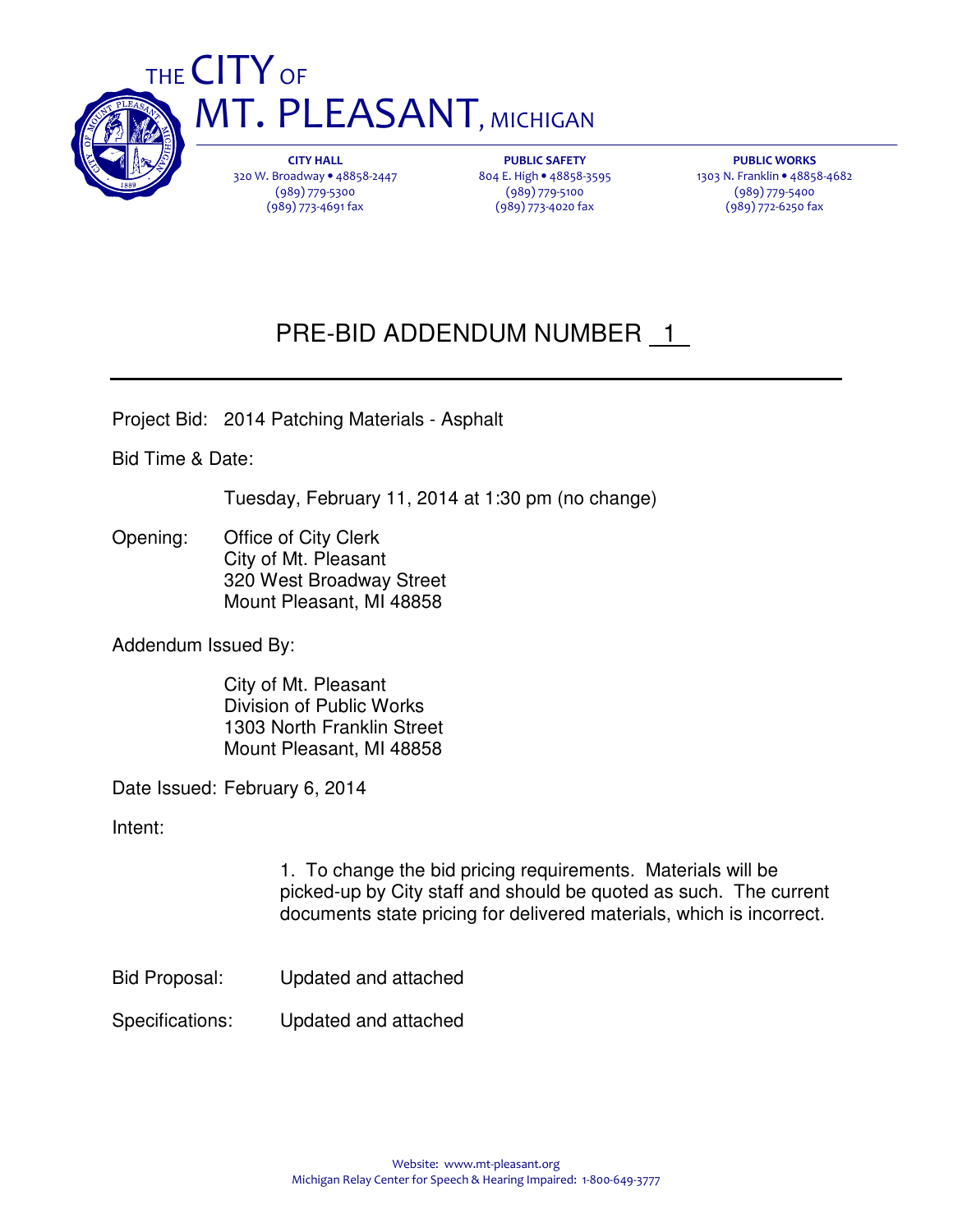## City of Mt. Pleasant, Michigan **PROPOSAL**  2014 BID FOR PATCHING MATERIALS – ASPHALT

 320 West Broadway St. Mt. Pleasant, MI 48858

TO: Office of the City Clerk BID DATE: February 11, 2014<br>City Hall TIME: 1:30 p.m. TIME:  $1:30$  p.m.

 In accordance with the specifications and other bid requirements heretofore provided, the undersigned agrees to provide the below listed bid items at the price(s) set forth below. **This is a firm bid for a period of sixty (60) days, for purpose of review and award.** Contract pricing shall remain firm from date of bid to December 31, 2014.

| Item                              | Quantity                                             | Unit | <b>Unit</b><br>Cost | <b>Total</b><br><b>Cost</b>  |
|-----------------------------------|------------------------------------------------------|------|---------------------|------------------------------|
| <b>Surface Mix</b>                | 400                                                  |      |                     | $Tons$ \$ $\qquad \qquad$ \$ |
| Fine Mix                          | 50                                                   |      | $Tons$ \$           | $\frac{1}{2}$                |
|                                   |                                                      |      |                     | TOTAL BID \$                 |
|                                   | Written                                              |      |                     | Dollars and 100 Cents        |
|                                   |                                                      |      |                     |                              |
|                                   | Please identify the location of materials being bid: |      |                     |                              |
|                                   |                                                      |      |                     |                              |
|                                   |                                                      |      |                     |                              |
| <b>RESPECTFULLY SUBMITTED BY:</b> |                                                      |      |                     |                              |
|                                   |                                                      |      |                     |                              |
|                                   |                                                      |      |                     |                              |
|                                   |                                                      |      |                     |                              |
|                                   |                                                      |      |                     |                              |
|                                   |                                                      |      |                     |                              |
|                                   |                                                      |      |                     |                              |
| Email                             |                                                      |      |                     |                              |